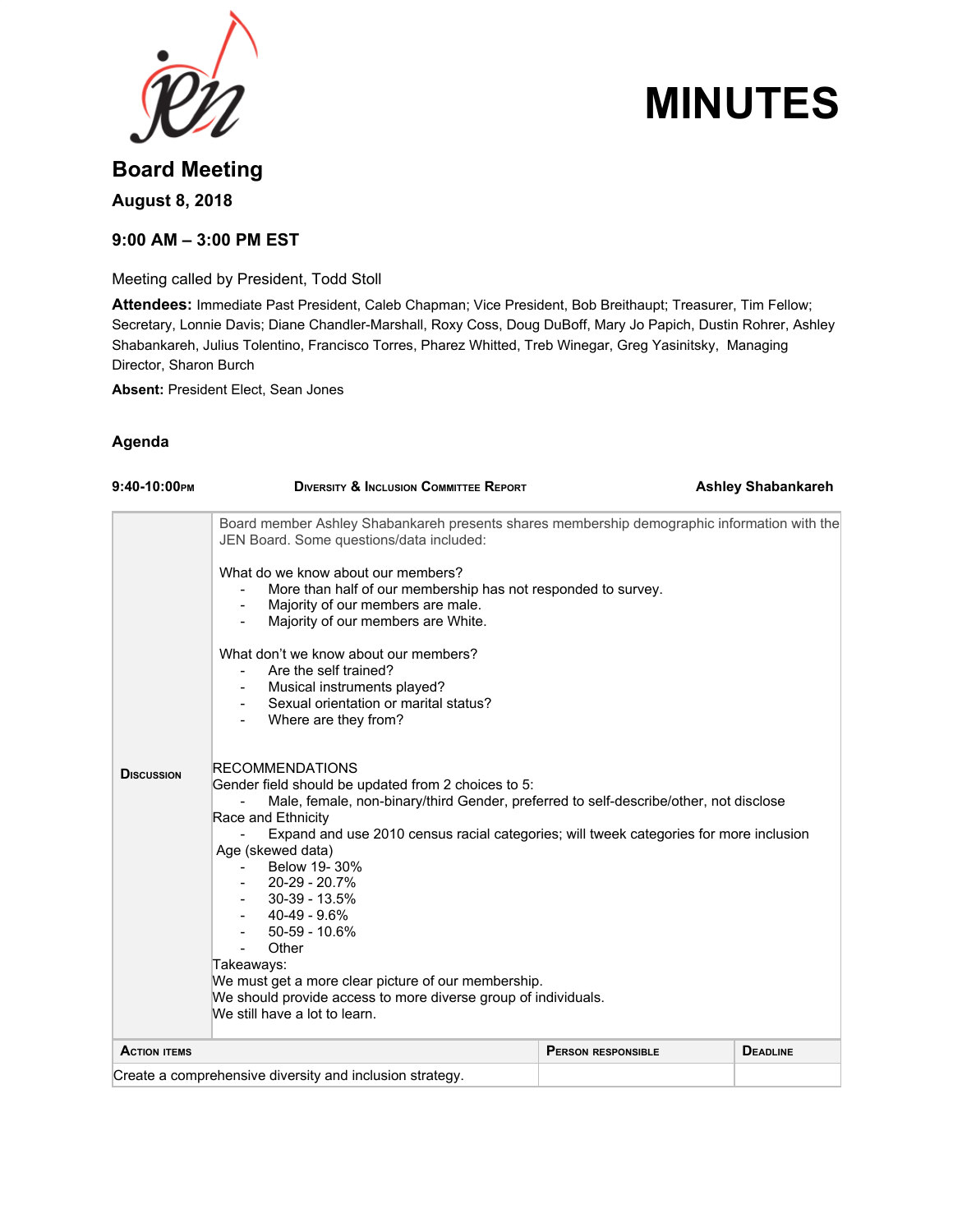#### **10:00-11:55 AM BREAKOUT SESSION REPORTS & ACTION PLANS Ashley Shabankareh, Caleb Chapman, Todd Stoll, President**

|                   | <b>Diversity and Inclusion Breakout</b><br>Title 1 school jazz bands identified and invite to JEN, JJF<br>1.<br>2.<br>Professional musicians, sliding scale musician membership/ or scholarships for,<br>conference registration. (How do we execute this? Raise money for this area)<br>Showcase diverse Board representation, and committees<br>3.<br>Empower area Units and Chapters to engage and build membership<br>4.<br>JEN have a presence at regional Festivals to connect with local communities<br>5.<br>Add value and relevance for average adult paying members; more benefits beyond charts,<br>6.<br>etc.<br>Engage donors to get support for economically disadvantaged student groups.<br>7.                                                                                                                                                                                                                                                                                                                                                                                                                                                                                                                                                                                                                                                                                                                                |                           |                 |
|-------------------|-----------------------------------------------------------------------------------------------------------------------------------------------------------------------------------------------------------------------------------------------------------------------------------------------------------------------------------------------------------------------------------------------------------------------------------------------------------------------------------------------------------------------------------------------------------------------------------------------------------------------------------------------------------------------------------------------------------------------------------------------------------------------------------------------------------------------------------------------------------------------------------------------------------------------------------------------------------------------------------------------------------------------------------------------------------------------------------------------------------------------------------------------------------------------------------------------------------------------------------------------------------------------------------------------------------------------------------------------------------------------------------------------------------------------------------------------|---------------------------|-----------------|
|                   | Area Units & Chapters- Caleb Chapman<br>Why be a member of JEN? Because of the networking; the hang.<br>Area/State Units can help build membership.<br>Boots on the ground in area units to make calls and build membership<br>1.<br>2.<br>Create monthly(?) hang in each unit area.<br>3.<br>Need Individual memberships - 30 new members from 30 area units<br>- 500 new members needed by the end of the year (1200 - 1400 members)<br>Next steps:<br>1. Create manual for area units (deadline,<br>2. Sales script created<br>3. Picking up the phone and make calls (Get Sharon hired help to make calls.)<br>Create area leadership<br>4.<br><b>Collaborations - Todd Stoll, President</b><br>Will report back regarding NAfME<br>1.<br>2.<br>Why join JEN? Postcards/one-sheet for distribution<br>3.<br>Reach out to Midwest and host in Mary Jo's honor. Recruit members at the Midwest<br>Festival (Dec. 20th).<br>4.<br>Need JEN app- engagement members and non-members<br>Bring former IAJE Units back into the fold. Engage and convert to JEN unit, or affiliate<br>5.<br>membership. *Bob Breithaupt will help launch pilot in Ohio. WIll consider a few free<br>conference registrations as incentive for leaderships.<br>Collegiate advisory Board (College music professor.) Ask them to host collegiate chapter.<br>6.<br>At New Orleans conference, meet with Junior Board. Should have free conference<br>registration. |                           |                 |
| <b>DISCUSSION</b> |                                                                                                                                                                                                                                                                                                                                                                                                                                                                                                                                                                                                                                                                                                                                                                                                                                                                                                                                                                                                                                                                                                                                                                                                                                                                                                                                                                                                                                               |                           |                 |
|                   |                                                                                                                                                                                                                                                                                                                                                                                                                                                                                                                                                                                                                                                                                                                                                                                                                                                                                                                                                                                                                                                                                                                                                                                                                                                                                                                                                                                                                                               |                           |                 |
|                   |                                                                                                                                                                                                                                                                                                                                                                                                                                                                                                                                                                                                                                                                                                                                                                                                                                                                                                                                                                                                                                                                                                                                                                                                                                                                                                                                                                                                                                               |                           |                 |
| Action items      |                                                                                                                                                                                                                                                                                                                                                                                                                                                                                                                                                                                                                                                                                                                                                                                                                                                                                                                                                                                                                                                                                                                                                                                                                                                                                                                                                                                                                                               | <b>PERSON RESPONSIBLE</b> | <b>DEADLINE</b> |
|                   |                                                                                                                                                                                                                                                                                                                                                                                                                                                                                                                                                                                                                                                                                                                                                                                                                                                                                                                                                                                                                                                                                                                                                                                                                                                                                                                                                                                                                                               |                           |                 |

| 11:66-12:10 PM     | YOUNG COMPOSERS SHOWCASE REPORT                                                                                  | Dave Fodor, Coordinator |
|--------------------|------------------------------------------------------------------------------------------------------------------|-------------------------|
| <b>D</b> ISCUSSION | Committee has outline 3 key Initiatives:<br>1. Increase submissions for the YCS.<br><b>Ongoing Action Steps:</b> |                         |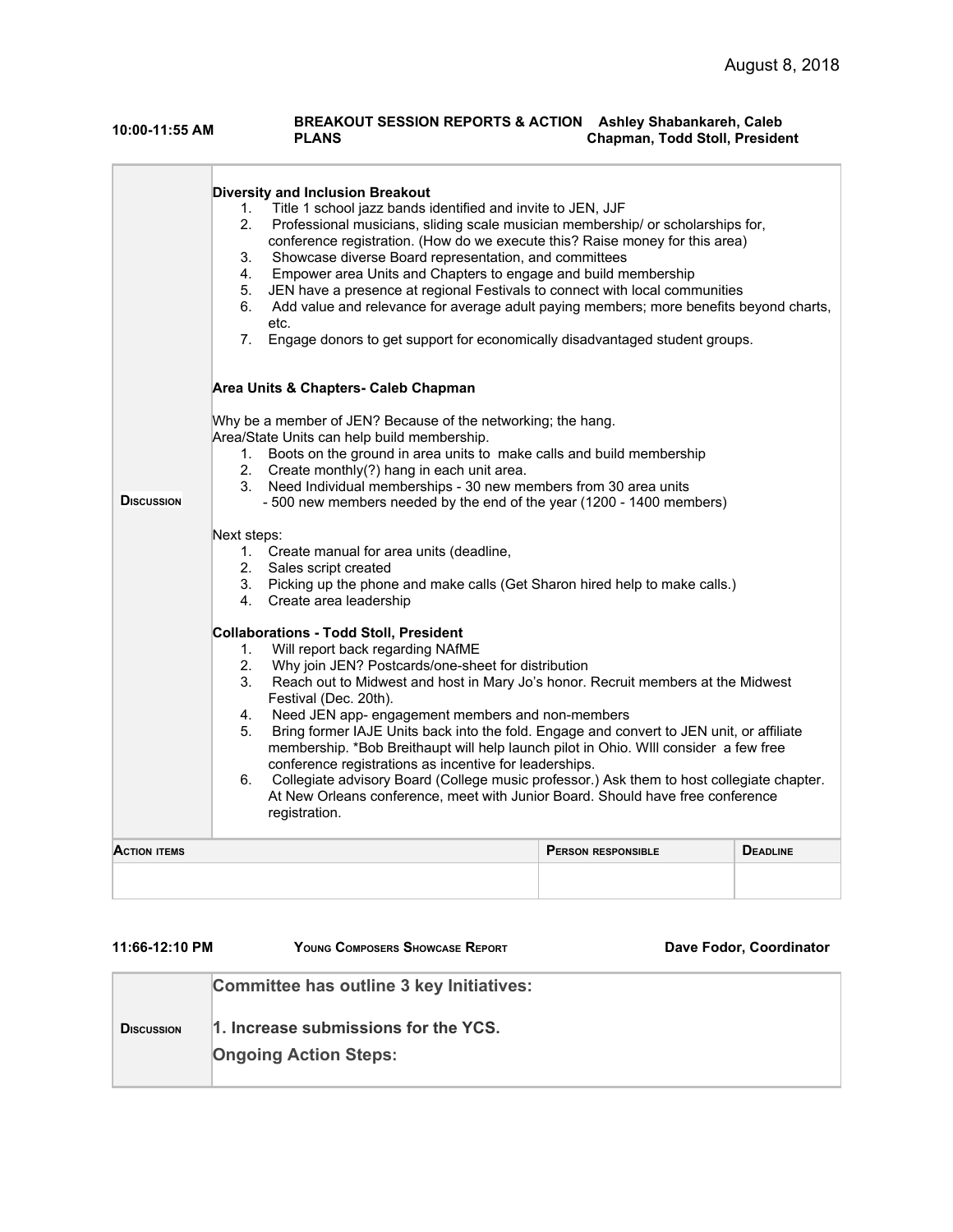| <b>ACTION ITEMS</b> |                                                                                                                                                                                                                                                                                                                                                                                      | <b>PERSON RESPONSIBLE</b> | <b>DEADLINE</b> |
|---------------------|--------------------------------------------------------------------------------------------------------------------------------------------------------------------------------------------------------------------------------------------------------------------------------------------------------------------------------------------------------------------------------------|---------------------------|-----------------|
|                     | -I helped to oversee and edit the YCS web page as it was ported over into Wordpress.<br>-The committee discussed possible new content to be considered for this page.<br>-Next steps include prioritizing, creating, and adding new content to the page                                                                                                                              |                           |                 |
|                     | 3. Develop web site content related to and helpful for student composers.<br><b>Ongoing Action Steps:</b>                                                                                                                                                                                                                                                                            |                           |                 |
|                     | - We have held discussions with the leadership at Noteflight, and they are ready for us a<br>offer a proposal for an event on their website.<br>-A JEN Noteflight Group was created on the Noteflight web page.<br>-The Committee must now design a plan for how to best use this online resource to<br>promote student composition and raise awareness of JEN to this new audience. |                           |                 |
|                     | 2. Expand the YCS to include a Noteflight web site group and annual event<br>hosted on the Noteflight website.<br><b>Ongoing Action Steps:</b>                                                                                                                                                                                                                                       |                           |                 |
|                     | -Increased participation in the Young Composer Showcase is an ongoing goal for the<br>project.<br>- Maintain and grow the email list for soliciting entries.<br>-Work with the JENerations Festival to solicit participation by HS students.<br>-Work with video producers to create inspiring and informational videos for use in socia<br>media awareness.                         |                           |                 |

#### **12:10- 1:05 PM - LUNCH BREAK 1:05 - 1:25 PM Board Member Introductions**

| $1:27 - 2:00$ PM                                                                                                                 | <b>FY19 BUDGET VOTE</b>                                                                                                                                                                                                                                   |                           | <b>Todd Stoll, President</b> |  |
|----------------------------------------------------------------------------------------------------------------------------------|-----------------------------------------------------------------------------------------------------------------------------------------------------------------------------------------------------------------------------------------------------------|---------------------------|------------------------------|--|
| <b>DISCUSSION</b>                                                                                                                | <b>MOTION:</b><br>Caleb makes a motion to provide monthly membership billing option at \$7 and \$3 for Chapter<br>membership dues with a secondary option to pay annual fee, with all options auto renew.<br>Ashley Shabankareh seconds<br>Motion passed. |                           |                              |  |
| <b>MOTION:</b><br>Tom Fellows makes a motion to accept the FY19 Annual Budget<br><b>Bob Breithaupt seconds</b><br>Motion passed. |                                                                                                                                                                                                                                                           |                           |                              |  |
| <b>ACTION ITEMS</b>                                                                                                              |                                                                                                                                                                                                                                                           | <b>PERSON RESPONSIBLE</b> | <b>DEADLINE</b>              |  |
|                                                                                                                                  |                                                                                                                                                                                                                                                           |                           |                              |  |